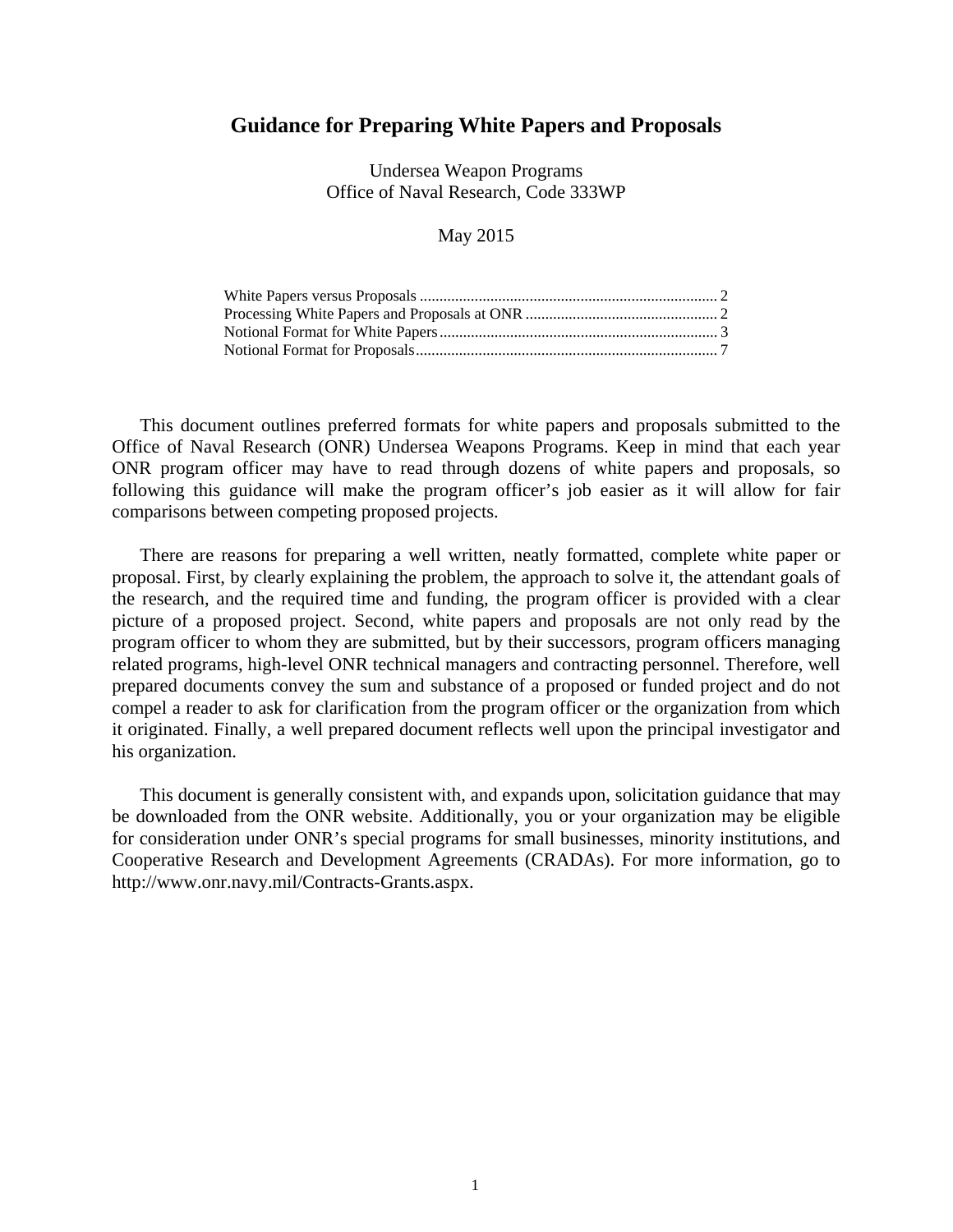## **White Papers versus Proposals**

Two types of documents are generally used in the process to solicit funds from ONR, white papers and proposals:

White Papers are used to present possible research projects to Program Officers to see if there is any interest in, or possibility of, funding a specific research project. They include a statement of the technical problem, the possible military benefit, a proposed approach to a solution and a brief statement of the yearly costs. They do not include extensive contractual statements addressing such issues as salaries, benefits, travel costs, equipment purchases or certifications on equalopportunity employment.

Proposals are more formal requests for funding that lead to contractual relationships with ONR. They include the same technical narrative found in a white paper. Except in the case of funding research at federal organizations, proposals must also include extensive contractual statements. All accepted proposals are processed by ONR's contracting department. "New-start" proposals are submitted for new projects, whereas "follow-on" proposals are used to fund a project that is to continue work from a project that has ended or is about to end. "Revised" proposals are used to realign or redefine an existing project.

 NOTE: Please define acronyms, even the seemingly obvious ones. Define an acronym the first time it is used; thereafter, only the acronym may be used. An example: "The Office of Naval Research (ONR) is a part of the Department of the Navy (DoN). Many ONR employees have worked for other organizations within the DoN." If you do not know what an acronym means, try looking it up at the follow web site: http://www.acronymfinder.com/.

# **Processing White Papers and Proposals at ONR**

ONR announces the types of research and development work it is interesting in funding by issuing Broad Agency Announcements (BAAs) or Request for Proposals (RFPs). Before any white paper or proposal is submitted to ONR, a principal investigator, or representative from the organization, should contact the Program Officer(s) managing the program(s) that may be appropriate for funding the proposed project.

Soliciting and receiving funding from ONR generally proceeds as follows:

- 1. A white paper is submitted.
- 2. If the Program Officer feels that the proposed project merits further consideration, the Program Officer will solicit a proposal. Otherwise, the process stops here.
- 3. A proposal is submitted. Upon receipt, it is logged into ONR's business document and procurement system.
- 4. A funding decision is made. If the Program Officer decides the proposed effort should be funded, additional information from the proposal will be entered into the procurement system and the proposal delivered to ONR's contracting department. Otherwise, the process stops here.
- 5. ONR's contracting division negotiates a contract with the principal investigator or his organization.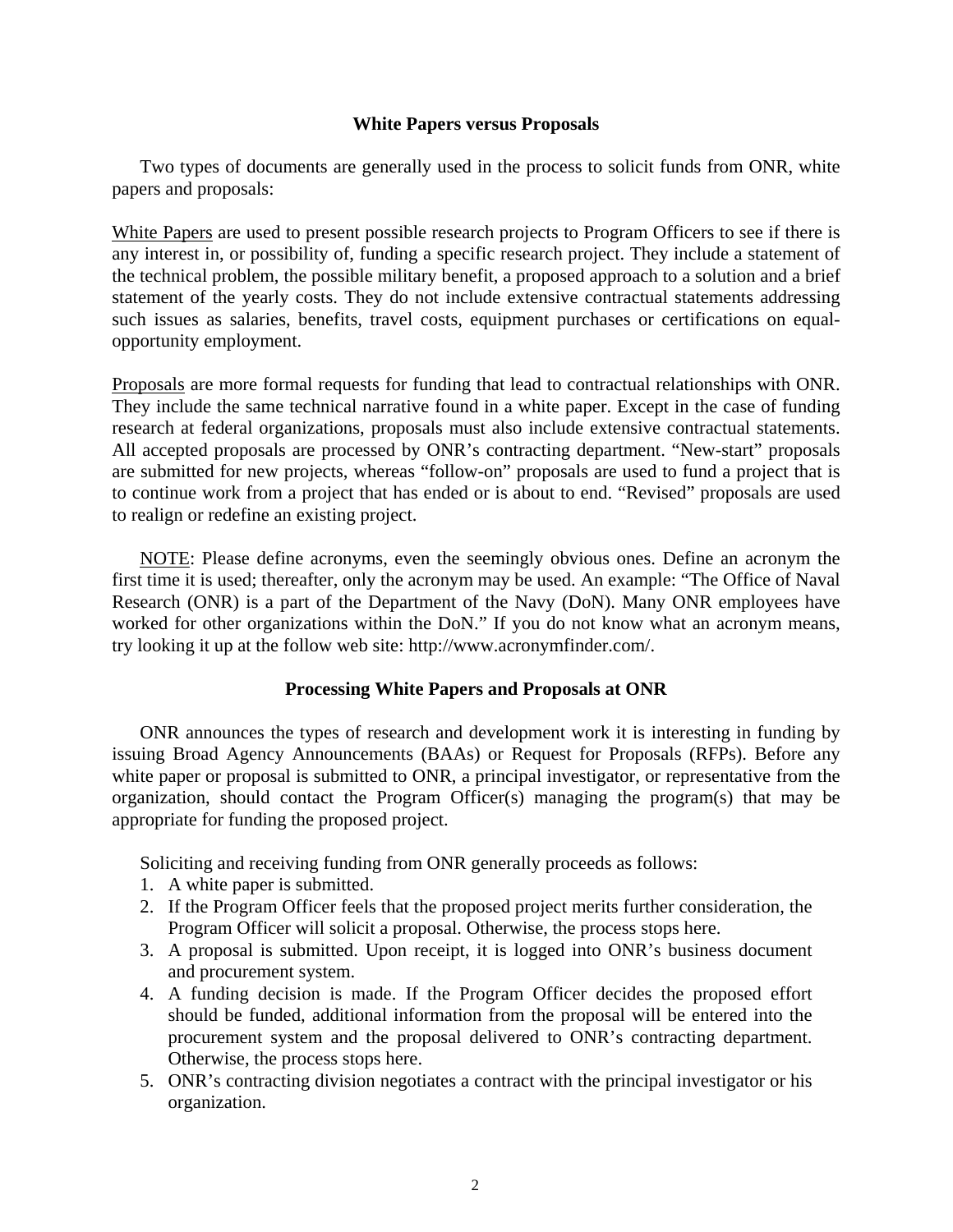6. Funds are obligated. The delay between the contracting department receiving the proposal and the receipt of funds could be anywhere from three weeks to three months.

For new-start proposals, the process described above is typical. Although proposals may be submitted immediately, the prior submission of a white paper is highly recommended as they are less detailed. For follow-on or revised proposals, a white paper is usually not necessary.

## **Notional Format for White Papers**

A white paper should be divided into the sections described below and listed in the order in which they should appear. Some of the sections are optional. Please limit to seven (7) pages using a font no less than 11 points in size. Include at least three primary sections concerning technical approach, management and cost.

## Cover Page

The cover page must include:

- title, preferably in a large, bold font;
- name and address of the principal investigator's organization and its "type" (e.g., forprofit, nonprofit, educational, small business, minority owned, historically black college or university, minority institution, federal demonstration project participant, etc.);
- name of the Broad Agency Announcement (BAA) or Request for Proposal (RFP), including the federal fiscal year, under which the white paper is submitted;
- total requested funding for the duration of the project;
- duration of the project and proposed start date;
- the statement "White Paper";
- principal investigator's name and contact information (address, telephone number, fax number, e-mail address, etc.);
- co-investigators' names, institutions and contact information;
- date of submission;
- statement that the document contains proprietary information (optional).

## Short Statement of the Work

Include a statement of work (SOW) concisely detailing the scope and objectives of the effort and the technical approach. It should be limited to half a page.

# Problem Statement

In this section the principal investigator answers the question, "What is the system-level problem to be solved and why is it important?" It need only be a paragraph stating the problem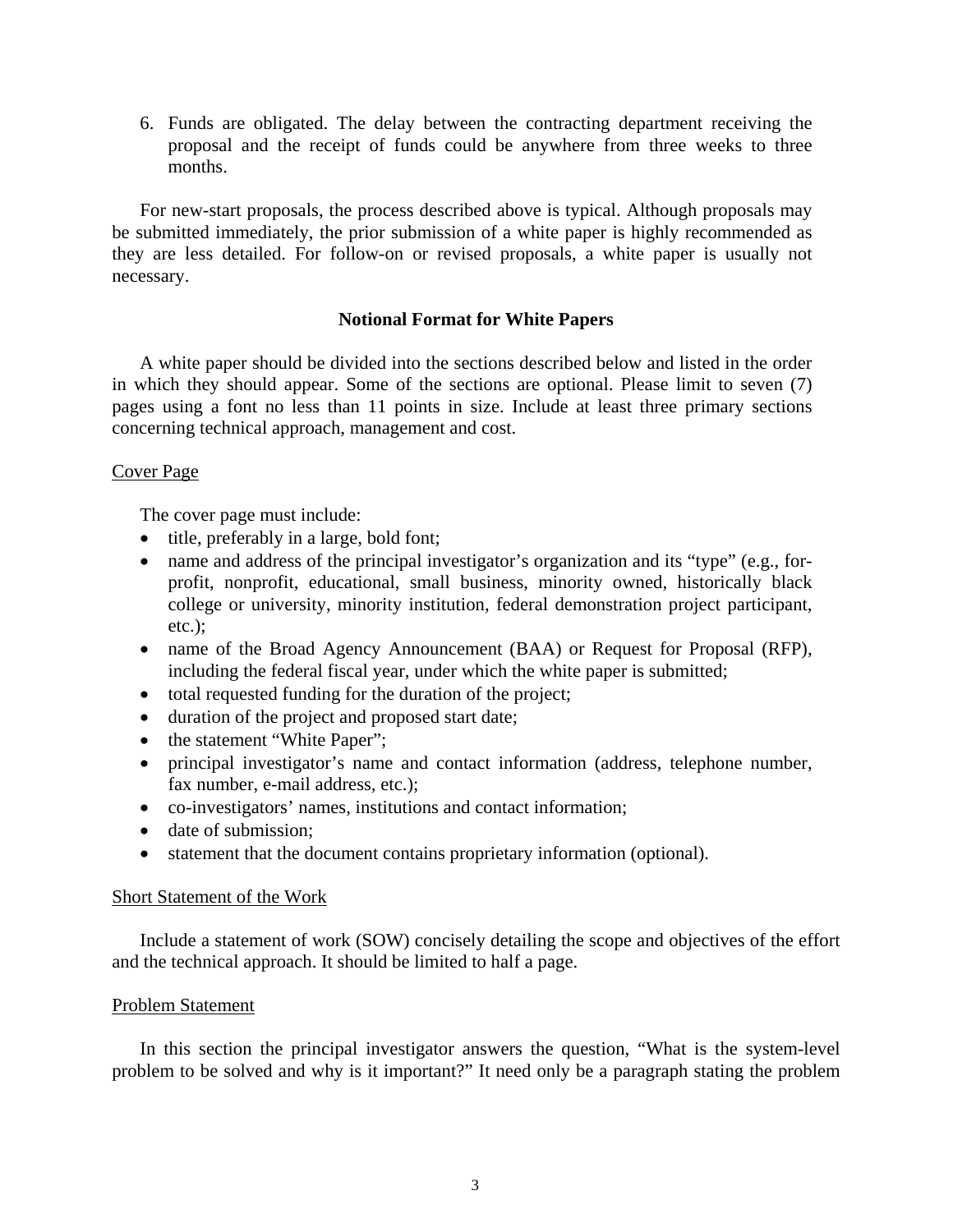and the possible military benefit (new or improved capability) if a solution is found. Half a page should be sufficient.

### Technical Background

This section provides the broader context in which the white paper is being submitted, providing an elaboration of the problem statement and military benefits stated in the previous section (Problem Statement). It may include a historical overview of the problem with respect to a current system capability performance shortfall, previous approaches to solving the problem that either provided the current capability or failed to provide a needed capability, and a brief explanation of any current line of research that promises a solution. This section may require more than one page.

References should be cited if they can provide additional background. Of particular value are reports describing test and evaluation (T&E) trials of developing or in-fleet systems that document a specific system performance shortfall, or a concept-of-operations study that quantifies the gain from a hypothesized new system or an improved capability in an existing system.

#### Technical Objectives

In this section the principal investigator answers questions such as, "What is the nature of the solution to be provided?" or "What specific technologies are needed?" It lists general technical objectives that collectively will provide a solution to the system-level problem stated above (Problem Statement) and describes how they will provide either a new or improved military capability (new system or an improved current system). It is helpful to include the basic hypotheses and assumptions that underpin each objective. This section should require one page at most.

#### Technical Challenges

In this section the principal investigator answers questions such as, "What are the specific technologies to be developed?" or "What are the specific difficulties to be encountered?" It lists the technical hurdles that must be overcome to meet the technical objectives, identifying the ones that are the most important or the most difficult. This section should require one page at most.

### Technical Approach

In this section the principal investigator answers the question, "What is the plan of work?" It contains an outline of a general schedule of work broken down into logical units that will resolve the technical challenges and meet the technical objectives. This section should require no more than one page.

The work should be organized into several tasks, each related to a specific objective or set of objectives, each lasting for a specified length of time. Tasks can be performed sequentially or simultaneously. Significant events (e.g., a field test, the construction of piece of equipment) and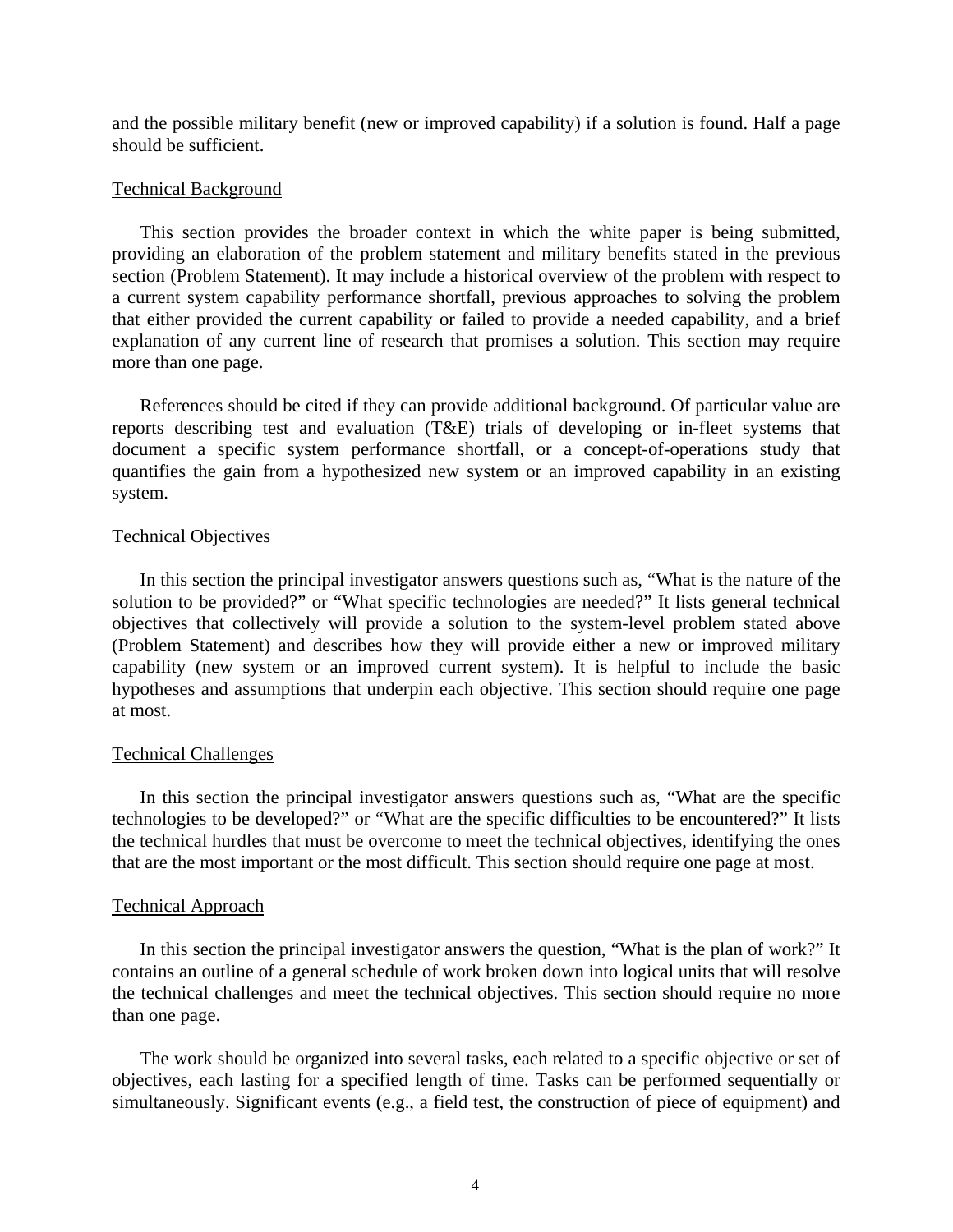milestones (e.g., the delivery of software, the completion of a task, submission of a report) should be identified for each task. Each task should be described by a separate paragraph with its events and milestones listed as bullets.

If the proposed project will include performers from, or be coordinated with, projects at other organizations, describe the work that will be executed by those organizations.

#### Deliverables (optional)

List tangible products the proposed project will produce. In the case of a basic research project, the deliverable may simply be a final report or a paper published in a peer-reviewed journal.

#### Transitions

Identify potential transitions of deliverables to current Navy programs or systems, if any. State the program or system's name and related Navy sponsoring organization. If there are no specific transition opportunities—this may be the case in a basic-research project—a statement such as "No planned transitions" is acceptable. This section should require no more than one page.

#### Related Projects (optional)

List related ONR-funded projects, if known. Summarize each project in one or two sentences. Do not include projects that will share or otherwise collaborate on tasks, as these are to be listed under Technical Approach. This section should require less than a page.

#### Budget Summary

Provide a simple funding profile for the proposed project. This should require less than a page. If most of the funding will provide for salaries, overhead and a small amount travel, a simple table is all that is required. For example:

| <b>FY09</b> | <b>FY10</b> | FY11 |
|-------------|-------------|------|
| 150K        | 155K        | 161K |

In some cases a more detailed table may be warranted. For example, if the proposed project will require the purchase of a significant amount of equipment or materials, the following table would be preferable:

|               | <b>FY09</b> | <b>FY10</b> | <b>FY11</b> |
|---------------|-------------|-------------|-------------|
| Labor:        | 150K        | 155K        | 161 K       |
| Equipment:    | 20K         | 30K         | DК          |
| Materials:    | 10K         | 15K         |             |
| <b>Total:</b> | LROK.       | 200K        | 171K        |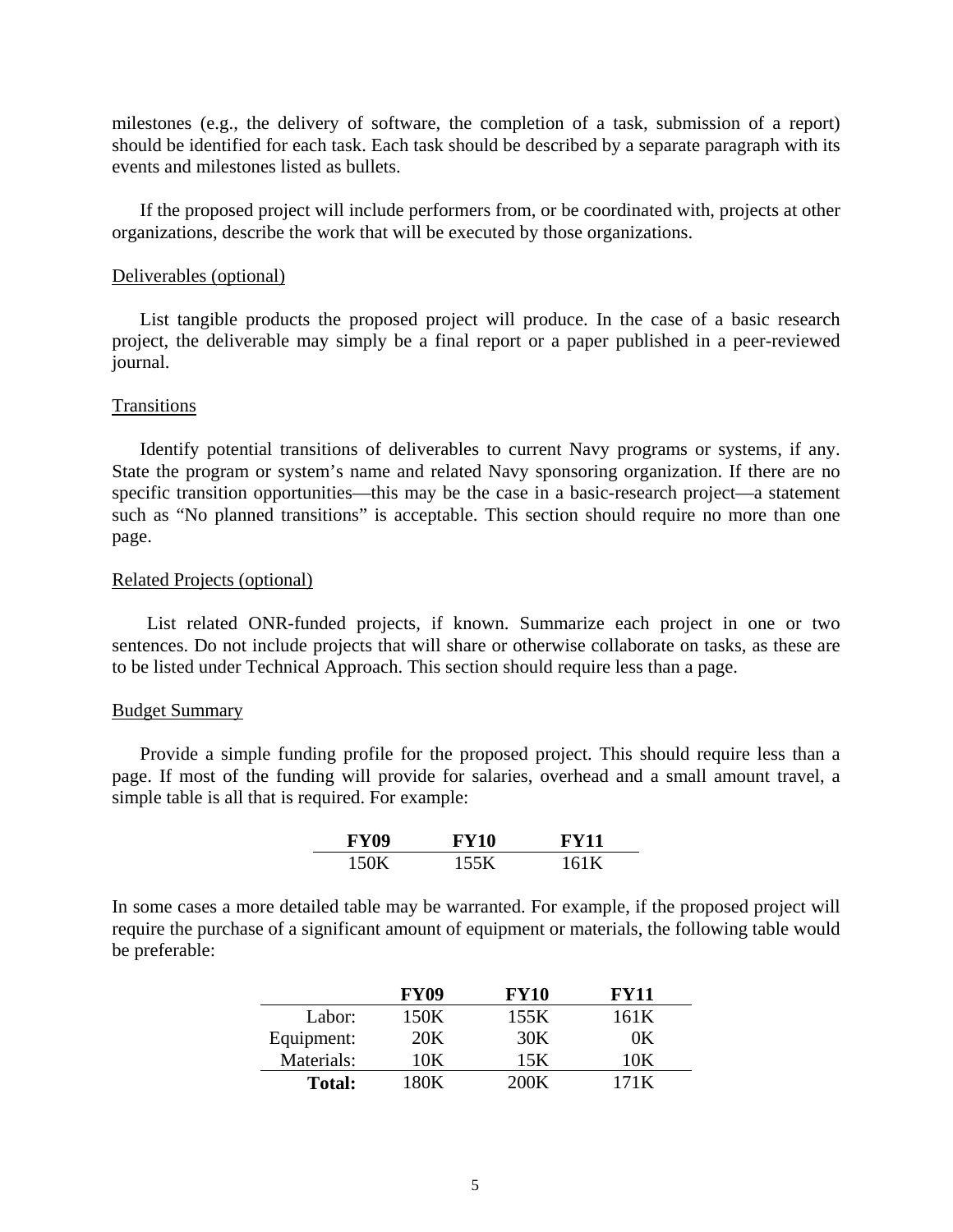List any financial support the principal investigator's organization will provide if the project is funded by ONR. This is sometimes referred to as "internal research and development (IR&D) funding."

## References (optional)

List any documents that may be referenced earlier in the white paper. This will include laboratory reports, conference papers, books and peer-reviewed papers. Cite documents that are easy to obtain and written in English. Do not include unpublished viewgraph presentations or "private communications." If there are no citations in the narrative, do not include this section.

## Facilities (may be optional)

Provide a description of the principal investigator's organization and its facilities. This section should require less than a page.

Organizations that have submitted a white paper or proposal to ONR in the past, and are known to the Program Officer to whom these documents will be submitted, need not include this section.

## Qualifications (may be optional)

Provide summaries of the background and experience of the principal investigator and other project personnel. These "vitas" should list the research projects currently being undertaken by project personnel. It is helpful to include in each vita a short list of relevant reports, peerreviewed papers and patents. These vitas should be limited to one page per person. Usually half a page per person is sufficient.

Principal investigators that have submitted a white paper or proposal to ONR in the past, and are known to the Program Officer to whom these documents will be submitted, need not include this section.

## Appendices (optional)

Principal investigators may wish to provide a more detailed description of any other technical matter that was previously mentioned in the white paper, mostly likely under Technical Background. This will allow for a more complete narrative without cluttering the body of the white paper.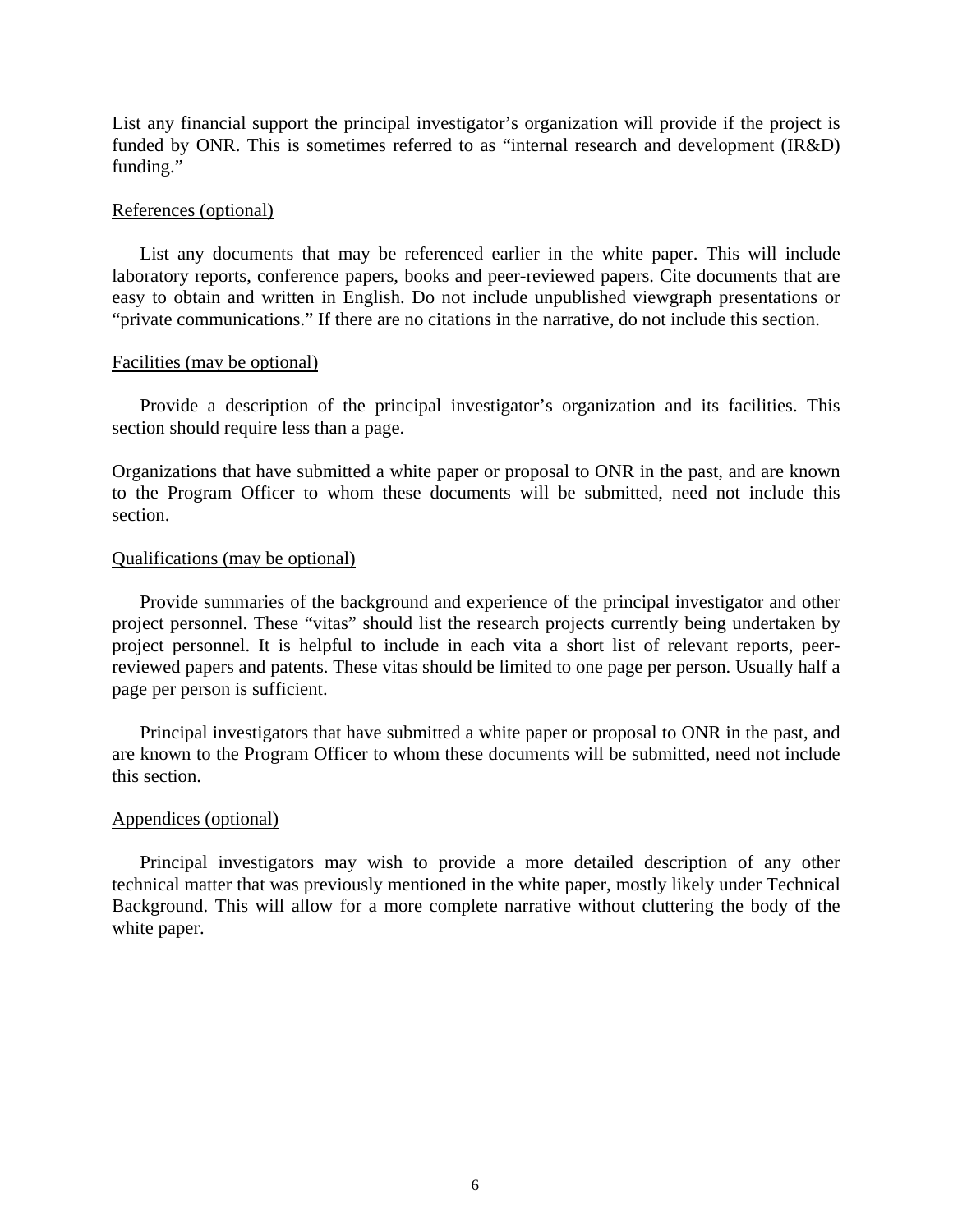# **Notional Format for Proposals**

As with a white paper, a proposal should be divided into the sections described below and listed in the order in which they should appear. Some of the sections are optional.

# Cover Page

The cover page must include:

- title, preferably in a large, bold font;
- name and address of the principal investigator's organization and its "type" (e.g., forprofit, nonprofit, educational, small business, minority owned, historically black college or university, minority institution, federal demonstration project participant, etc.);
- name of the Broad Agency Announcement (BAA) or Request for Proposal (RFP), including the federal fiscal year, under which the white paper is submitted;
- total requested funding for the duration of the project;
- duration of the project and proposed start date;
- one of the following statements, or variation thereof:
	- "New-start Proposal for a [number]-year project commencing in FYXX"
	- "Follow-on Proposal for a [number]-year project commencing in FYXX"
	- "Revised Proposal for a current [number]-year project that commenced in FYXX"
- principal investigator's name and contact information (address, telephone number, fax number, e-mail address, etc.);
- co-investigators' names, institutions and contact information;
- business point-of-contact's name and contact information;
- $\bullet$  the name(s) and signature(s) of the official(s) authorized by the principal investigator's organization to enter into contractual obligations (required for nonfederal organizations);
- date of submission;
- statement that the document contains proprietary information (optional).

# Statement of the Work

Include a statement of work (SOW) concisely detailing the scope and objectives of the effort and the technical approach. It should be limited to half a page.

# Problem Statement

See the guidelines for preparing white papers.

# Technical Background

See the guidelines for preparing white papers.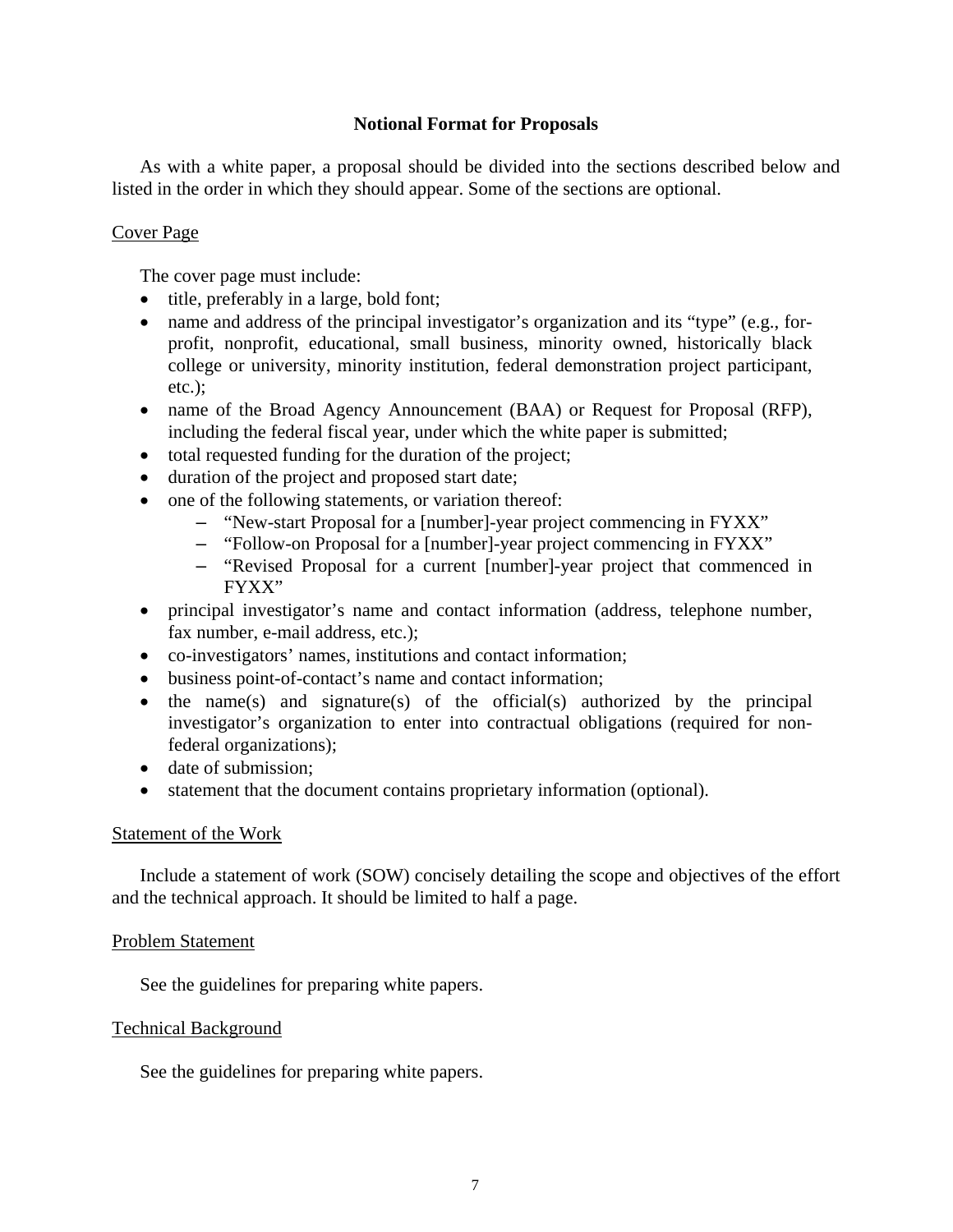#### Technical Objectives

See the guidelines for preparing white papers.

### Technical Challenges

See the guidelines for preparing white papers.

#### Technical Approach

See the guidelines for preparing white papers.

## Deliverables

This section is optional for white papers, but should be included in proposals. See the guidelines for preparing white papers.

#### Milestone Chart (optional, but recommended)

A milestone chart, useful for tracking progress within a project, displays all events and milestones with respect to task and time. Commonly, tasks are listed on the vertical scale, with the horizontal scale indicating time calibrated in federal fiscal years and quarters. The duration of each task, sub-task or event is indicated by a horizontal lines with milestones indicated as points on the line. Microsoft Project may be useful for preparing this item.

## **Transitions**

See the guidelines for preparing white papers.

#### Related Projects

This section is optional for white papers, but should be included in proposals if related ONR projects are known to the principal investigator. See the guidelines for preparing white papers.

### Budget Summary

The content of this section must follow the same guidelines for preparing white papers. In addition, it must list the agencies that are to receive, or have received, the proposal or are currently supporting essentially the same project.

#### References (optional)

See the guidelines for preparing white papers.